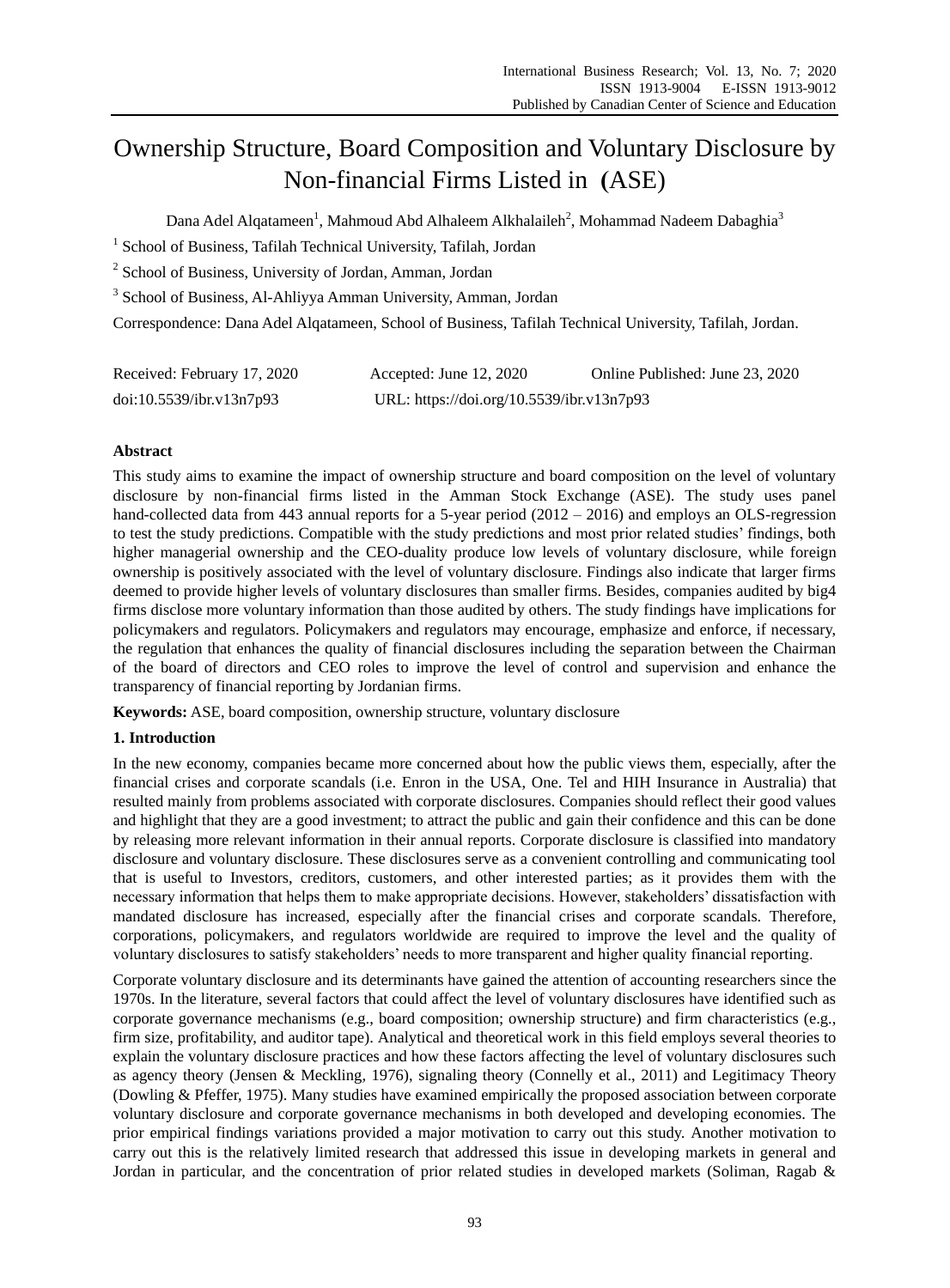Eldin, 2017). In this regard what works for developed markets may not work completely for small developing markets due to the relevant differences between developed and developing markets.

Researchers indicated that the mixed result of prior studies is likely to be due to the dissimilarities in the environments in which prior studies were carried out, in terms of economic structure, accounting practices, capital market, legal and social environment, and so on. Several researchers (e.g., Chau & Gray, 2002) caution that the consequences of the relationship between voluntary disclosure and its determinants which hold in one country might not be applicable in another country. Therefore, obtaining empirical evidence on this issue from a small merging market (Jordan) is likely to contribute to the existing literature due to the dissimilarities in market characteristics of the Jordanian market comparing to developed markets. Comparing to well-developed markets, the Jordanian market is likely to be more ownership concentrated, with weaker corporate governance systems, lower investor protection, lower presence of mergers and acquisitions, and lower disclosure quality.

This study seeks to supplement prior related researches by studying this issue empirically in a small emerging market. More specifically, the study examines empirically the connection between voluntary disclosures and the two major dimensions of the corporate governance systems. These are ownership structure (represented by block holder ownership, managerial ownership, foreign ownership, and institutional ownership), and board composition (represented by board independence and CEO - duality).

This study is organized as follows: the following section presents related prior studies and hypotheses development. Section three presents the study sample and methodology. Section 4 presents the empirical results and hypotheses testing. Summary, conclusion, limitations and future research are presented in section five.

# **2. Literature Review & Hypothesis Development**

## *2.1 Voluntary Disclosure*

Many companies prefer to disclose voluntarily extensive financial and non-financial information to investors and other stakeholders through their annual financial reports. These disclosures are intended to provide useful information about the company's performance and to communicate decisions made by the management. However, several factors have identified that could affect the level of voluntary disclosures that's why it attracted the researchers concern. several factors have identified that could affect the level of voluntary disclosures. Analytical and theoretical work in this field employs several theories to explain voluntary disclosure practices, such as agency theory (Jensen & Meckling, 1976), signaling theory (Connelly et al., 2011) and legitimacy theory (Dowling & Pfeffer, 1975). On the other hand, many studies have examined empirically the proposed association between corporate voluntary disclosure and corporate governance mechanisms in both developed and developing economies. Among corporate governance mechanisms examined are the ownership structure and the board composition that has attracted accounting and finance scholar's attention.

## 2.1.1 Agency Theory

Agency theory explains the relationship between principals (shareholders) and agents (managers). This relationship as explained by Jensen and Meckling (1976) appears when a shareholder (principal) passes the authority of making some decisions to a manager (agent) which leads to interests' conflicts and therefore, shaping the agency problem. Noting that, agency theory is not only tied up with accounting and economic issues, its wide spread phenomenon in many fields such as Finance, Political issues, organizational behavior… etc. (Panda & Leepsa, 2017). In organizations, managers are entitled to communicate all necessary information to other stakeholders for decision making process so that they can decide what information to deliver; since that managers have access to all information sources within the company. So, from the above discussion voluntary disclosure serves as a monitoring tool used by stakeholders to protect their welfare and reduce the tension between shareholders and managers as well as mitigating agency problems.

## 2.1.2 Signaling Theory

Decision making relies on information which is communicated by the sender who possess the information and decides on the way of communicating that information to the receiver who in turn interprets that information for decision making. The signaling theory explains the impacts of information asymmetry on both parties and it discusses how to lessen information asymmetry problem. Several studies have been conducted examining the signaling theory in boards (Certo, 2003), human resource management (Suazo, Martnez, & Sandoval, 2009)., corporate governance (Zhang & Wiersema, 2009) and voluntary disclosure. With regard to voluntary disclosure, stakeholders obtain their information needs from managers, but the question is how far this information is having a high quality or not. Which brings out information asymmetry. Signaling theory main concern is to deliver positive information and positive picture about the organization to other stakeholders. (Connelly, Ireland , Certo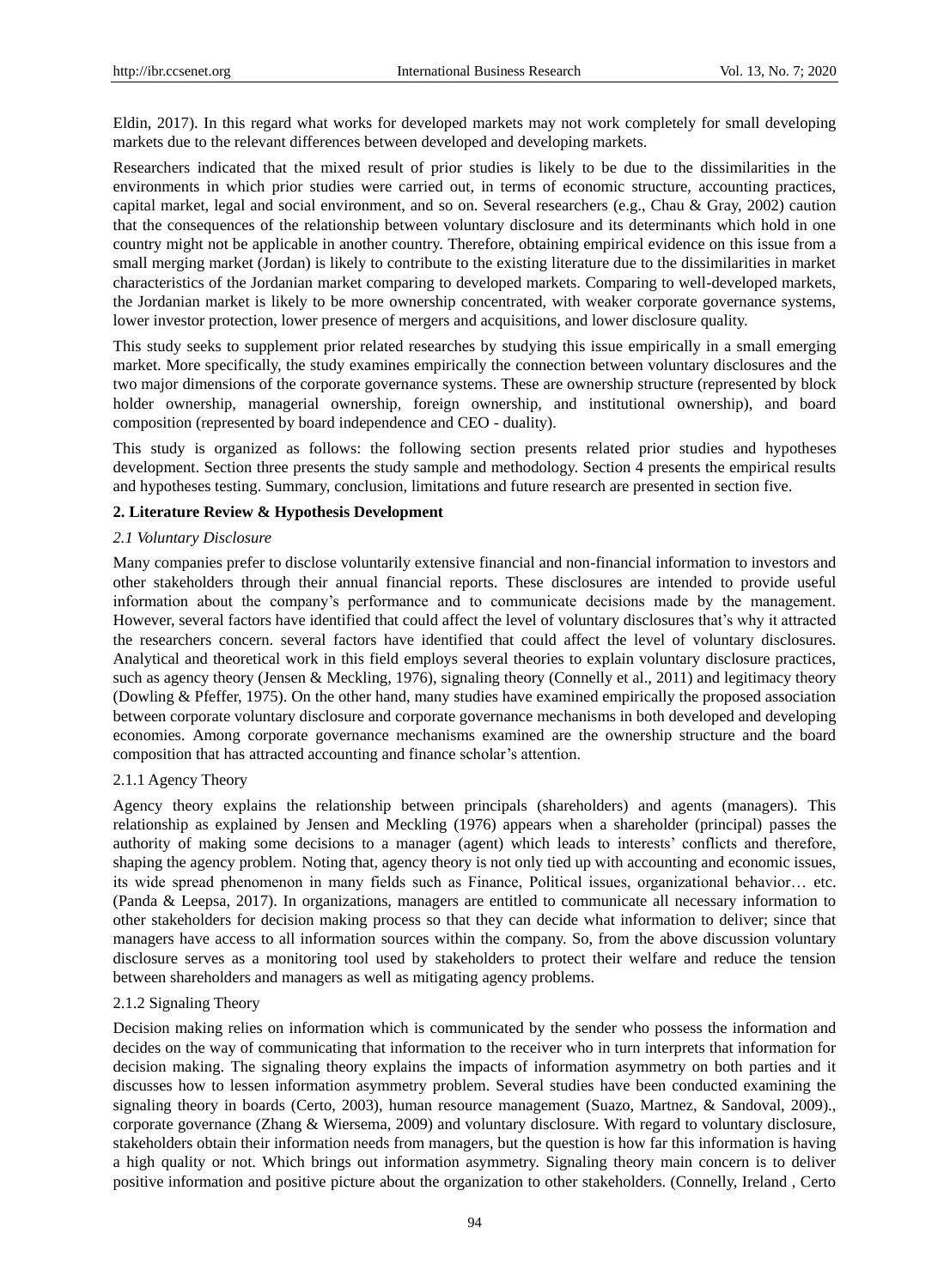# & Reutzel, 2011).

# 2.1.3 Legitimacy Theory

Legitimacy theory suggests that a company shouldn't be in action if it is not providing information to stakeholders (society) within the environment in which it takes place (Dowling & Pfeffer, 1975). Its an agreement between stakeholders and the company in which management provides them with their information needs to help them in decision making process. Noting that legitimacy theory reflects all stakeholder's information needs, whether their information is mandated by laws or voluntarily disclosed. In recent years voluntary disclosure became an essential part of companies' welfare, researchers examined many aspects that could affect the quality of voluntary disclosure which in turn improves the decision- making process for other stakeholders. Such as: ownership structure by: (Eng & Mak, 2003; Juhmani, 2013 and Alfraih & Almutawa, 2017). (Lim, Matolcsy & Chow, 2007; Huafang & Jianguo, 2007; Samaha, Dahawy & abdel-Meguid, 2012; Alves, Rodrigues & Canadas, 2012; Gisbert & Navallas, 2013 and Sartawi, Hindawi, Bsoul & Ali, 2014) examined how board composition impacts the level and quality voluntary disclosure. While other researchers studied corporate governance mechanisms (Donnelly & Mulcahy, 2008; Gisbert & Navallas, 2013; Albitar, 2015 and Haldar & Raithatha, 2017). Other studies viewed other firm charactaristics and determinants of voluntary disclosure (Albitar, 2015; Hieu & Lan, 2015; Haldar & Raithatha, 2017; Kolsi, 2017 and Alfraih & Almutawa, 2017).

# *2.2 Ownership Structure*

It has been recognized as the distribution of equity among shareholders in terms of votes and capital but also by the identity of the equity owners. In which it reflects the ability to control and power of the equity holders. Moreover, it is viewed as a vital mechanism of corporate governance, the style of ownership structure varies according to the applied rules and regulations and sometimes its methods of financing (La Porta, Lopez-de-Silanes, Shleifer &Vishny, 1998). The impact of ownership structure has been examined widely by different researches with different themes, which conveys that ownership structure plays a vital role in business firms. In this research ownership structure is assessed by disaggregating it on the basis of the identity of owners into: Block holder ownership, managerial ownership, foreign ownership and institutional ownership.

## 2.2.1 Block Holder Ownership

This ownership refers to investors holding 5% or more of the company's shares. By holding a higher percentage of shares the monitoring power of the holder will increase, as a result, they can influence the manager's behavior and therefore managers will not move freely toward their interests. Bushman, Chen, Engel & smith, (2004) suggest that in companies with a concentrated ownership theme has low incentives toward voluntary disclosures, owing to the fact that shareholders can obtain information directly from the company. The empirical findings which examined this issue are mixed. While most prior related studies show that block holder is negatively associated with the level of voluntary disclosers (e.g., Juhmani, 2013; Hieu & Lan, 2015 and Kolsi, 2017), others show just the opposite (e.g., Huafang & Jianguo, 2007 and Alhazaimeh, Palaniappan, & Almsafir, 2013). However, Eng & Mak (2003) and Donnelly & Mulcahy (2008), suggested that block holder ownership doesn't have any impacts on voluntary disclosures. This study predicts that block holder ownership is negatively related to the level of voluntary disclosure.

H1: the block holder ownership is negatively associated with the level of voluntary disclosure.

## 2.2.2 Managerial Ownership

Is the proportion of shares owned by top managers (including directors and division supervisors). It has been argued that management has the opportunity to abuse their position; since they are allowed to reach all kinds of information in the firm and they are qualified to specify which information to disclose and engage in illegal or unethical behavior to magnify their private benefits on the behalf of stakeholders. This implies that management is not motivated to enhance disclosure. Most prior studies found that higher managerial ownership provides less voluntary information (i.e. Huafang & Jianguo, 2007; Beak, Johonson & Kim, 2009 and Akhtaruddin & Haron, 2010). But a study by Juhmani (2013) revealed that managerial ownership doesn't have any relationship with voluntary disclosures. This study predicts that managerial ownership is negatively related to the level of voluntary disclosure. The related hypothesis is stated as follow:

H2: Managerial ownership is negatively associated with the level of voluntary disclosure.

# 2.2.3 Foreign Ownership

Refers to the proportion of ordinary shares owned by foreign investors. Foreign investors demand a good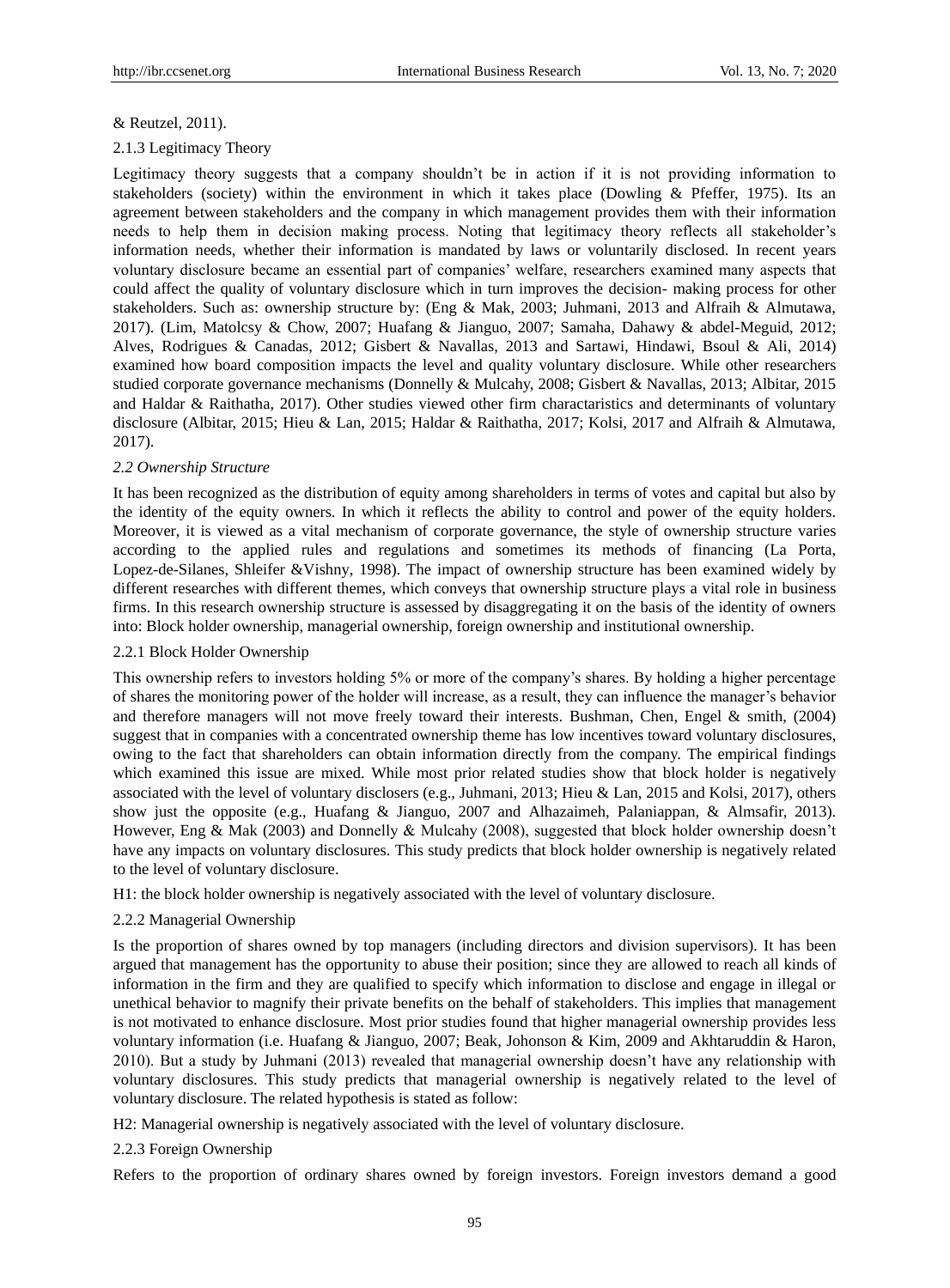corporate governance system to protect their rights. Gibson (2003) pointed out that foreign investors inclined to be wary and conservative when it comes to investing their money in emerging capital markets and they ask for more information; that's why widely held firms are anticipated to have more additional disclosures. The finding of most prior related studies agreed on the positive relationship between foreign ownership and voluntary disclosures. (i.e. Huafang & Jianguo, 2007; Aljifri, Alzarouni & Taher, 2014; Sartawi, Hindawi, Bsoul & Ali, 2014; Hieu & Lan, 2015; Abdou, Netim & Elamer, 2017 and Kolsi, 2017). This study predicts that foreign ownership improves the level of voluntary disclosure. The related hypothesis is stated as follow:

H3: Foreign ownership is positively related to the level of voluntary disclosure.

# 2.2.4 Institutional Ownership

Its known as the number of ordinary shares held by local institutions. Institutional investors are professional groups (Donnelly & Mulcahy 2008). According to the agency theory institutional investors are considered effective control tools; as they are more powerful than individual investors and have a greater ability to influence manager's actions (Shleifer & Vishny, 1997). Empirically, prior researches suggested that having more equity held by institutions enhanced the amount of information disclosed (Bushee & Noe, 2000; Barako & Dulacha, 2007 and Rouf & Al Harun, 2011). While others argued that institutional ownership tends to be powerful, they can gain the required information when needed and have low incentives to demand more voluntary disclosures (i.e. Chau & Gray, 2002). However, Donnelly & Mulcahy (2008) indicated that institutional ownership has no concern with the volume of voluntary disclosure; because they suggest that institutional investors obtain their information needs from more efficient and timely channels. This study predicts that institutional ownership is negatively attached to the level of voluntary disclosure. The related hypothesis is stated as follow:

H4: Institutional ownership is negatively associated with the level of voluntary disclosure.

# *2.3 Board Composition*

Another corporate governance mechanism to govern companies and to lessen the collision of interests between shareholders and managers (agency problem) is board composition it refers to how the board is structured in terms of the independence and the diversity of the board's members who serve as agents of shareholders.

## 2.3.1 Independent Directors

Independent directors have incentives to enhances the monitoring function and draw boundaries for management behavior. Several studies (e.g., Chau & Gray, 2002) suggest that the existence of non-executive directors on the board enhance the quality of monitoring over management and leads to higher level and more transparent voluntary disclosure (e.g. Huafang & Jianguo, 2007; Donnelly & Mulcahy, 2008; Samaha, Dahawy & abdel-Meguid, 2012; Gisbert & Navallas, 2013 and Al-Janadi, Abdul Rahman & Omar 2013). Empirically, however, although few studies (e,g. Eng & Mak, 2003 and Ho & Wong, 2001 and Albitar, 2015) reported negative relationship between board independence and the level of voluntary disclosure. This study predicts a positive relation between board independence and the level of voluntary disclosure. The related hypothesis is stated as follow:

H5: the percentage of board independent directors on the board is positively related with the level of voluntary disclosure.

## 2.3.2 CEO Duality

As Fama & Jensen (1983) revealed out, CEO duality indicates the negligence of separation between management and control. It leads to the concentration of decision-making power, which could undermine the board's independence and reduce its ability to exercise its governance role and its oversight management decision and overall performance. It could also affect negatively the level and the quality of disclosure, especially voluntary discloser (Ho & Wong, 2001). Although prior studies provide mixed results on the impact of CEO duality on the level of disclosure, most prior studies' findings indicate that CEO is negatively related to the level of voluntary disclosure. Therefore, this study predicts that CEO duality is more likely to be negatively connected with the level of voluntary disclosure. This prediction is stated in the following hypotheses:

H6: CEO duality is negatively related with the level of voluntary disclosure.

# **3. Sample, Data & Methodology**

# *3.1 The Study Sample*

The study population consists of all nonfinancial firms listed in the ASE over the study period (2012-2016). The study sample is limited to manufacturing and service companies. Financial companies (banks, insurance, and real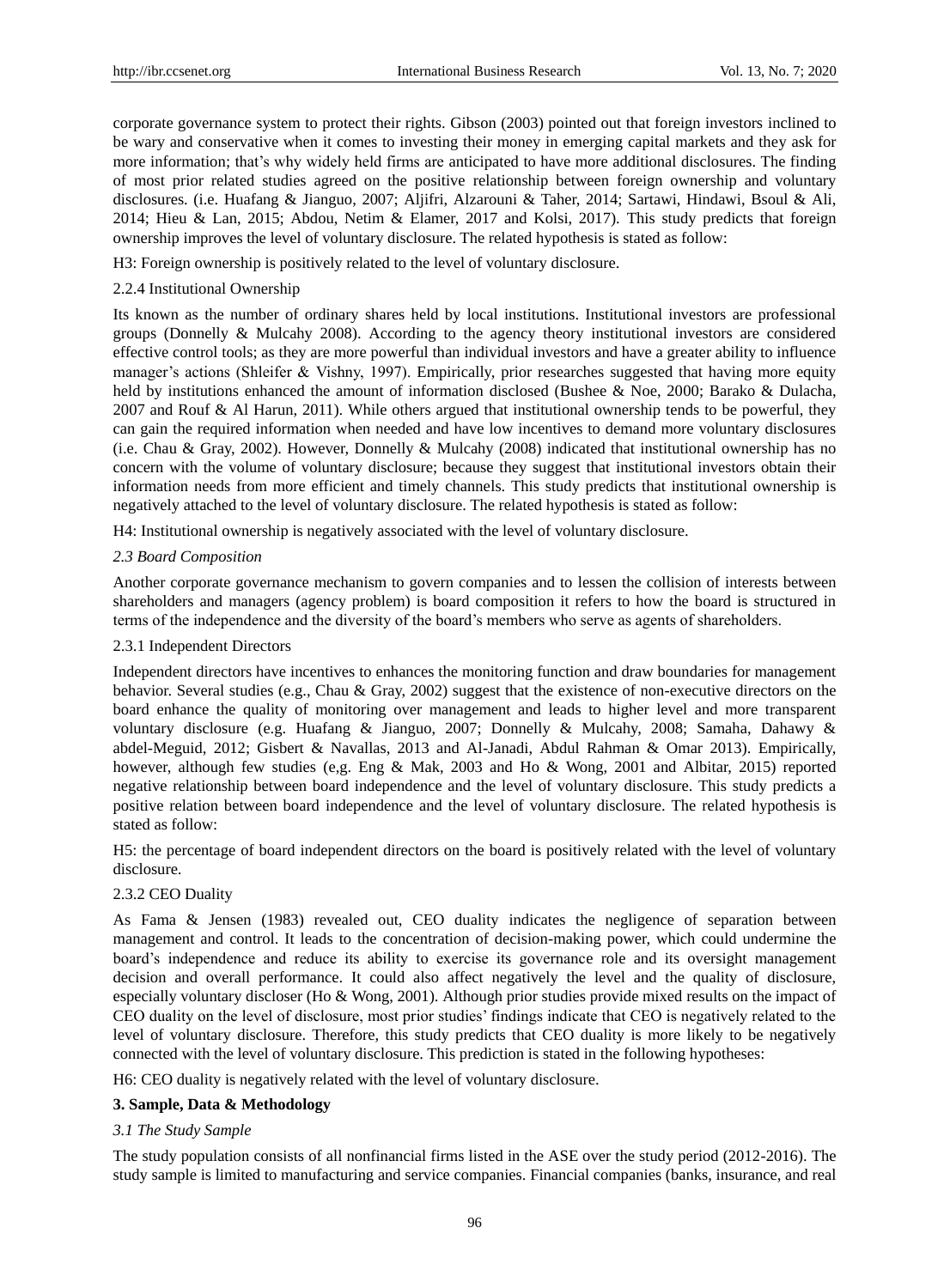estate sectors) are eliminated as they have special disclosure requirements and their accounting is subject to special accounting procedures that are different from the ones applied to manufacturing and service sectors (Singh & Davidson, 2003). Only observations (firm-year) for which a complete relevant financial and market data is available are included in the sample. The final sample involves 452 observations (firm-year) of 92 companies. The data used in this research is hand–collected directly from the company's website and the website of ASE.

## *3.2 Test Model*

The following regression model is used to test the study hypothesis:

DSCOREit = 
$$
\beta 0+\beta 1\text{BLOCK}
$$
 it + $\beta 2\text{MOWN}$  it + $\beta 3\text{FOWN}$  it + $\beta 4\text{INST}$  it + $\beta 5\text{IDR}$  it + $\beta 6\text{DUAL}$  it + $\beta 7\text{SIZE}$  it  
+ $\beta 8\text{DEBT}$  it+ $\beta 9\text{Growth}$  it + $B 10\text{BIG4}$  it + $\varepsilon$  it (1)

Whereas,

DISCORE: Voluntary disclosure score.

BLOCK: Block holder ownership measured by the proportion of equity ownership owned by substantial shareholders (with equity of 5 percent or more).

MOWN: Managerial ownership, measured by the proportion of equity owned by senior managers, including directors and supervisors.

FOWN: Foreign ownership, measured by the proportion of equity owned by foreign investors.

INST: Institutional ownership, measured by the proportion of equity owned by local institutions.

IDR: Independent directors, measured by the percentage of independent members on the board.

DUAL: dummy variable for CEO duality, taking the value of (1) if the CEO is also chairman of the board, and zero otherwise.

SIZE: Measured using the logarithm of the firm's total assets at fiscal year-end.

DEBT: Is the ratio of total debt to the total asset as of the year-end.

GROWTH: Is measured by the market price per share/ book value per share at fiscal year-end.

BIG4: dummy variable for auditor type, taking a value of 1 if the audit firm is one of the big 4 and zero otherwise.

β, β2, β3, β4... β10: represent the coefficients of the regression model.

## *3.3 Variables & Their Measurements*

The dependent variable (Voluntary Disclosure): Previous literature developed wide various voluntary disclosure indexes (i.e. Lim, Matolcsy & Chow 2007; Ghazali & Weetman, 2006; Haddad, AlShattarat & Nobanee, 2009). Following many prior related studies ( e.g., Haddad, AlShattarat & Nobanee,, 2009; Chau & Gray, 2010) , the study used a self -structured index which is based on disclosure items compiled from prior related studies on voluntary disclosure, especially voluntary disclosure studies that carried out on Jordanian firms (e.g., Haddad, AlShattarat & Nobanee, 2009), to short list the disclosure items to those relevant to the Jordanian environment. We identify 64 disclosure items common on prior voluntary disclosure studies and check each item against regulatory disclosures requirements in the last 10 years to make sure that they are still relevant for structuring voluntary disclosure index suitable to the Jordanian environment. For example, certain items used in prior disclosure studies are excluded because they are not voluntary anymore; their disclosure became mandatory by new regulations. After this process, we ended up with 54 information items. We hand-collected these information items directly from the annual reports of the sample companies over the 5-year period (2012-2016). Following many prior related studies (e.g., Meek, Gray & Roberts, 1995; Allaya, Derouiche & Muesig**,** 2018), the study employs an unweighted disclosure index. A dichotomous procedure is used to score the information items, whereby a score 1 is given for the disclosed item and a score of zero for the undisclosed item if it applies to the company. Meek, Gray & Roberts (1995) indicated that several reasons for not allocating weight to the disclosure item. First, weighting based on subjective assessment, and secondly the weight assigned to a certain discloser item may not reflect the preference of other financial statement users. Finally, as Allaya, Derouiche & Muesig (2018) pointed out, if the firm is good at disclosing important items it will be good also at disclosing less important items.

The disclosure (DSCORE) for each firm-year is measured by the ratio of total information items coded one divided by the maximum possible items disclosed by each firm computed by the following formula: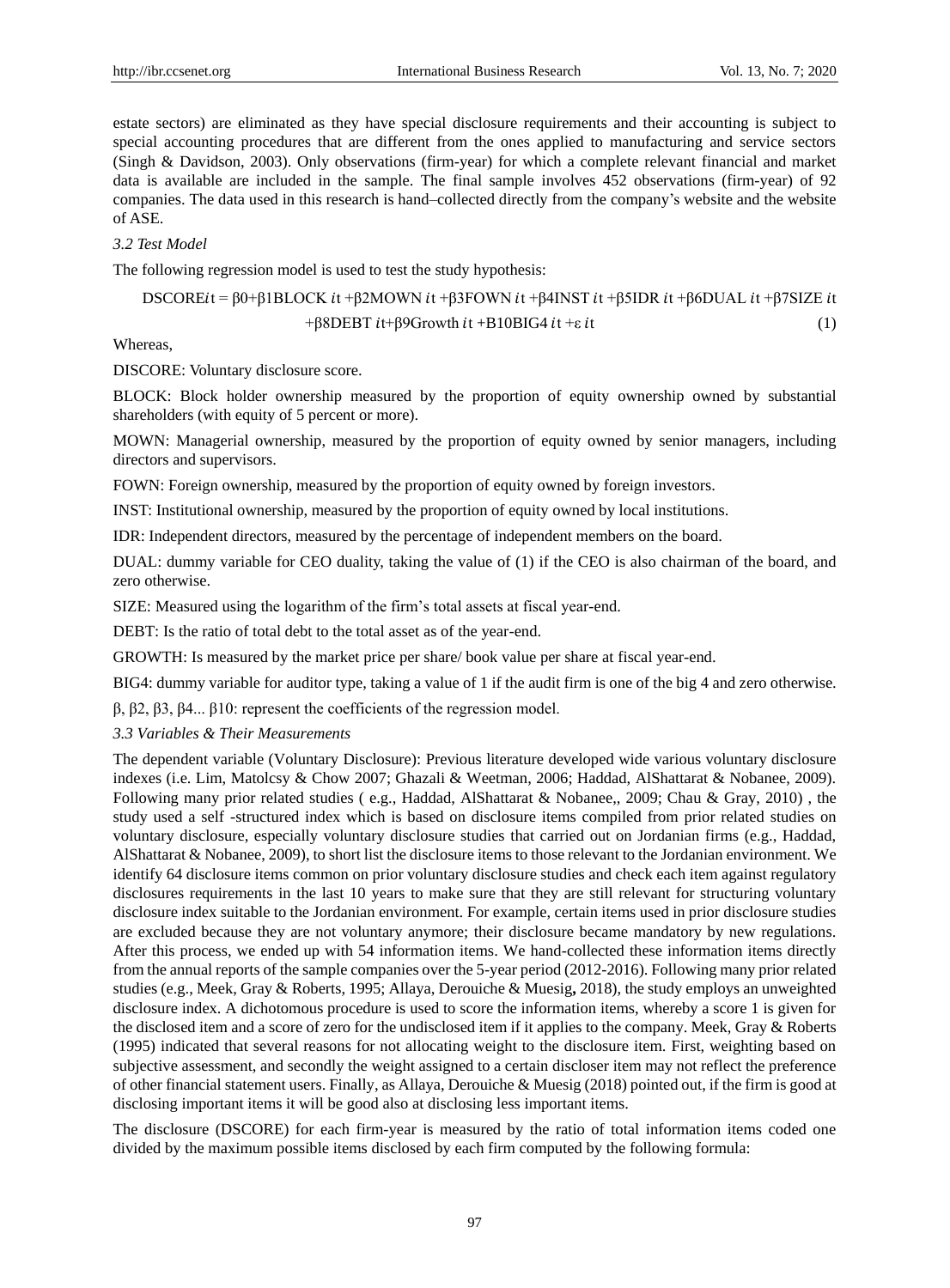DSCORE = 
$$
\sum_{i=1}^{nj} \frac{x_{ij}}{nj}
$$
 ....... (2)

Where

DSCORE: Voluntary disclosure score.

 $n_j$ : Is the maximum number of items that should be disclosed by firm j that ranges from 0 to 54?

 $Xii$ : Takes the value of 1 if the item is disclosed by firm i for the period  $\boldsymbol{i}$  and 0 otherwise.

## 3.3.1 Independent Variables

The study employs two sets of relevant independent variables: ownership structure and board composition. The ownership structure is represented by four different indicators. These include Block holder ownership measured by the proportion of ordinary shares owned by substantial shareholders (with equity of 5 percent or more). Managerial ownership is measured by the proportion of ordinary shares owned by top managers (including directors and supervisors). Foreign Ownership measured by the Proportion of ordinary shares owned by foreign investors. The institutional ownership measured by the proportion of ordinary shares owned by local institutions. With respect to Board composition, the study employs two dimensions of the board composition: independent director and CEO duality. Independent director is measured by the percentage of independent members on the board, and CEO duality is measured by a dummy variable taking a value of (1) if the CEO is also chairman of the board, and zero otherwise.

## 3.3.2 The Control Variables

Consistent with previous related studies, four control variables are included in the regression model, these include firm's size, Leverage, growth and type of the audit firm (Al-Janadi, Abdul Rahman &Omar, 2013). The firm size is measured by the log of the firm's total assets at each fiscal end (Huafang & Jianguo, 2007 and Albitar, 2015). Leverage which is measured by the ratio of total liabilities to total assets (Yang, Chen & Chen, 2013 and Albitar, 2015). Firm's growth which is peroxide by Market-to-book ratio (Huafang & Jianguo, 2007 and Yang, Chen & Chen, 2013). Type of the audit firm is measured by a dummy variable, taking a value of (1) if the auditor is one of the big-four and 0 otherwise (Al-Janadi, Abdul Rahman &Omar, 2013).

# **4. Results and Discussion**

## *4.1 Descriptive Statistics*

Table (1) shows the descriptive statistics for all the study variables. The percentage of DSCORE ranges from the minimum value of 0.26 to the maximum value of 0.72, with a reported mean value of 0.5053 indicating that the average disclosure score by sample firm is on average approximately 50%. This score is much higher than the mean score reported by Kolsi (2017) for companies listed in Abu Dhabi Securities Exchange. Comparing to prior disclosure studies on Jordanian firms, Sartawi, Hindawi, Bsoul & Ali (2014) reported higher mean value of voluntary disclosure for Jordanian firms of 61%. However, the higher discloser level is likely to be due to the insurance firms included in their study sample. Both, Sartawi, Hindawi, Bsoul & Ali (2014) and Albitar (2015) studies, which were carried out on Jordanian firms, indicate that insurance sector engages more voluntary disclosures than the industry and service sectors.

|                     | N   | Minimum        | Maximum | Mean  | <b>Standard Deviation</b> |
|---------------------|-----|----------------|---------|-------|---------------------------|
| <b>BLOCK</b>        | 443 | .000           | 1.00    | .608  | .234                      |
| <b>MOWN</b>         | 443 | .000           | .653    | .032  | .099                      |
| <b>FOWN</b>         | 443 | .000           | .987    | .098  | .216                      |
| <b>INST</b>         | 443 | .000           | .974    | .293  | .264                      |
| <b>IDR</b>          | 443 | .40            | 1.00    | .922  | .098                      |
| <b>DUAL</b>         | 443 | $\Omega$       | -1      | .503  | .501                      |
| <b>FSIZE</b>        | 443 | 5.60           | 9.08    | 7.409 | .603                      |
| <b>DEBT</b>         | 443 | .001           | .998    | .309  | .200                      |
| BIG4                | 443 | $\overline{0}$ |         | .377  | .485                      |
| <b>DSCORE</b>       | 443 | .26            | .72     | .505  | .088                      |
| Valid N (list wise) | 443 |                |         |       |                           |

Table 1. Descriptive statistics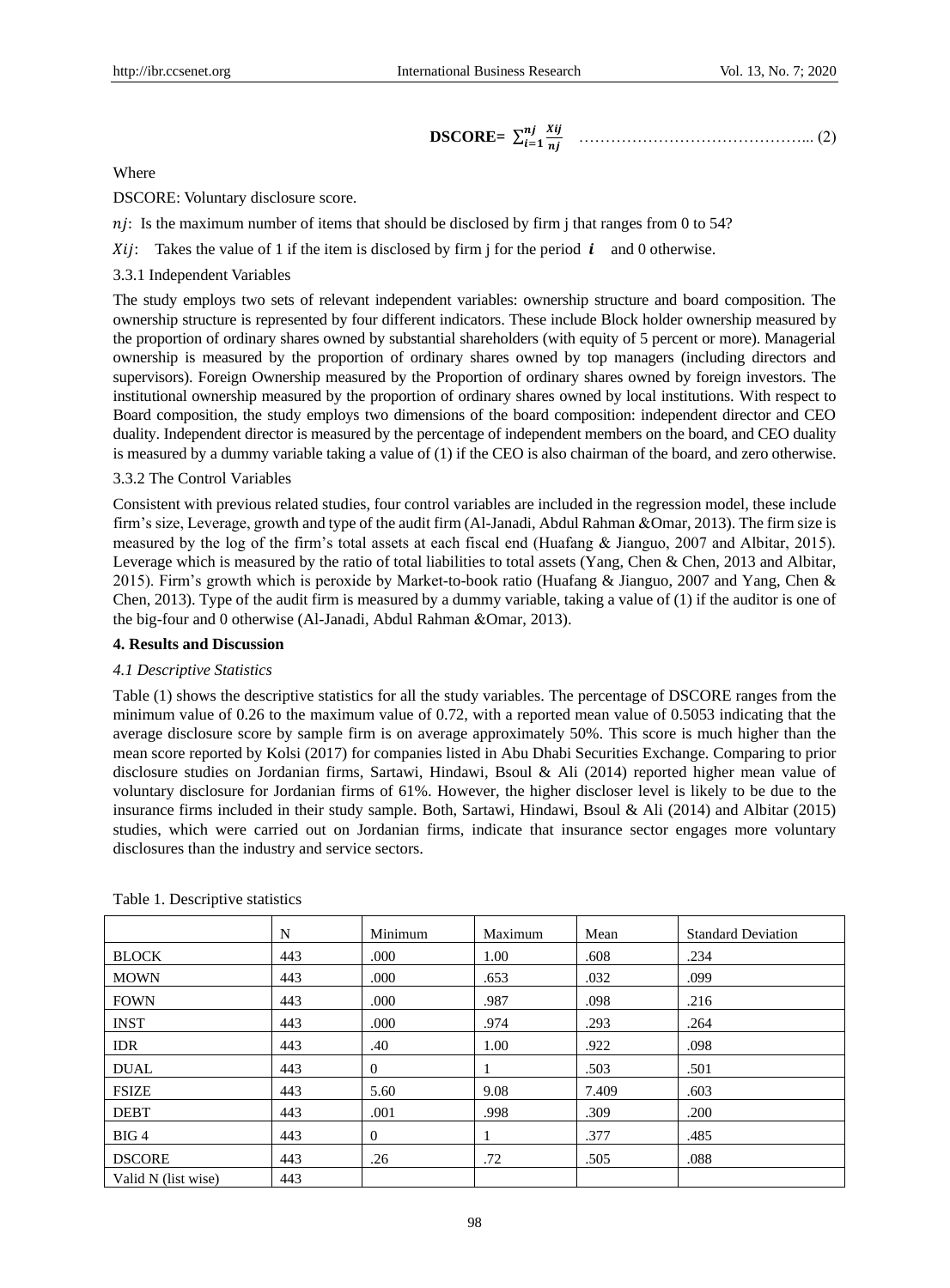DSCORE: Level of voluntary disclosure. BLOCK holder ownership Proportion of ordinary shares owned by substantial shareholders (with equity of 5 percent or more). MOWN: Managerial ownership Proportion of ordinary shares owned by top managers (including directors and supervisors). FOWN: Foreign ownership Proportion of ordinary shares owned by foreign investors. INST: Institutional ownership Proportion of ordinary shares owned by local institutions. IDR: Independent director Proportion of independent directors on the board. DUAL: CEO duality 1 if the CEO is also chairman of the board, 0 otherwise. FSIZE: The firm's log of total assets at each fiscal year end. DEBT: Ratio of total liabilities divided by total assets. BIG4: Auditor reputation1 if auditor is big-four firm, 0 otherwise.

The percentage of shares owned by BLOCK holders (stockholders with equity of 5 percent or more), ranges from zero to 100%, with an average of approximately 61% indicating that the ownership in Jordanian firms tends to be highly concentrated. The reported standard deviation for this variable is 0.24 which is much less than the reported mean indicating moderate variation in the block holders' ownership among sample companies. The reported average for the percentage of shares owned by management directors or supervisors (MOWN) is very low (0.0321) revealing a limited contribution in equity holdings by directors. The reported average value for foreign ownership indicating that on average less than 10% of sample firm equity owned by foreign owners. The percentage of institutional ownership ranges from the minimum value of zero to the maximum value of 97.4%, with a reported average of approximately 0.30 indicating that on average 30% of sample firm equity owned by institutions. The percentage of independent members on the board ranges from a minimum value of 0.40 to the maximum of 100%, with average value of 0.922 which conveys that boards tend to be highly independent; this result is close to a study based in Jordan by Sartawi, Hindawi, Bsoul & Ali (2014). The reported mean value for CEO duality of 0.50 indicates that having executive directors on the board is a common and widespread phenomenon.

As for the control variables, the average value for debt ratio is 0.320 indicating that on average, sample firms are not highly leveraged. This finding is close to the value reported by Albitar (2015) who reported a mean value of 0.350. But less than the one (0.42) reported by Alkhalaileh (2016). Both studies are carried on Jordanian firms. The discrepancy may be due to the different time span or industries and in the number of firms included in the sample. Market to book value ratio ranges from the minimum value of 0.170 to the maximum 11.75, with a reported mean value of 1.296 indicating that on average 1.296 of sample firm market value is higher than the book value by approximately 30%. The reported mean value for big4 indicating that, on average, 38% of sample firms have their annual reports audited by one of the big4 firms.

## *4.2 Correlation Analysis*

correlation analysis is carried out for two purposes. First to provide a preliminary indication about the level of association between the dependent variable (DSCORE) and each of the independent variables individually. Second, correlation analysis can provide an early and preliminary indication of a possible multicollinearity problem in the data.

|                                                             | <b>BLOCK</b> | <b>MOWN</b> | <b>FOWN</b> | <b>INST</b> | <b>IDR</b> | <b>DUAL</b> | LOG     | <b>DEBT</b> | BIG4     | <b>DSCORE</b> |
|-------------------------------------------------------------|--------------|-------------|-------------|-------------|------------|-------------|---------|-------------|----------|---------------|
| <b>BLOCK</b>                                                | 1            |             |             |             |            |             |         |             |          |               |
| <b>MOWN</b>                                                 | .065         |             |             |             |            |             |         |             |          |               |
| <b>FOWN</b>                                                 | $.38**$      | $-.078$     |             |             |            |             |         |             |          |               |
| <b>INST</b>                                                 | $.33**$      | $-.09*$     | $-.32**$    |             |            |             |         |             |          |               |
| <b>IDR</b>                                                  | .011         | $-.241**$   | $-16**$     | $.25**$     |            |             |         |             |          |               |
| <b>DUAL</b>                                                 | .019         | $21**$      | $14**$      | $-.21**$    | $-79**$    | 1           |         |             |          |               |
| <b>LOG</b>                                                  | $.20**$      | $-.130**$   | $.13**$     | $.28**$     | .003       | $.107*$     |         |             |          |               |
| <b>DEBT</b>                                                 | $-0.012$     | $-.224**$   | .025        | $.18**$     | $-.029$    | $-.036$     | $.26**$ |             |          |               |
| BIG <sub>4</sub>                                            | $.24**$      | $-.182**$   | $.29**$     | $.27**$     | $.16**$    | $-.122*$    | $.39**$ | $.133**$    | 1        |               |
| <b>DSCORE</b>                                               | $.11*$       | $-.221**$   | $.20**$     | .089        | $-.001$    | $-.056$     | $.28**$ | $.157**$    | $.339**$ |               |
| ** Correlation is significant at the 0.01 level (2-tailed). |              |             |             |             |            |             |         |             |          |               |
| *Correlation is significant at the 0.05 level (2-tailed).   |              |             |             |             |            |             |         |             |          |               |

Table 2. The binary Pearson correlation results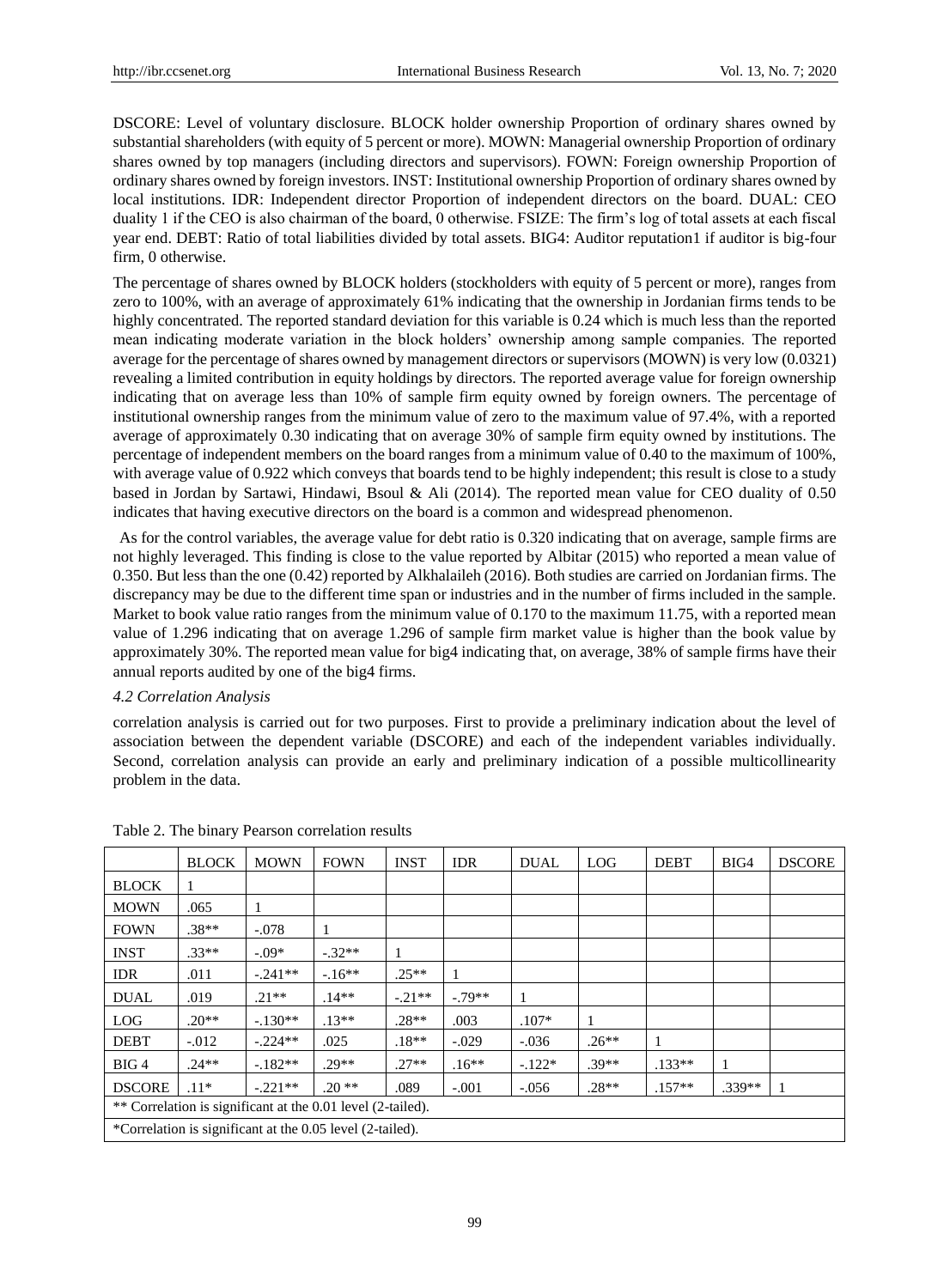The results reported in table (2) show that BLOCK holder ownership is positively associated with the level of voluntary disclosure (DSCORE). The relatively low correlation coefficient  $(0.11)$  is statistically significant at  $(\alpha)$  $=0.05$ ). This result is not consistent with the study's predictions and prior research findings (i.e. Chau & Gray, 2002 and Huafang & Jianguo, 2007). Consistent with the study's prediction and prior study's findings (e.g., Gelb, 2000; Eng & Mak, 2003; Beak, Johonson & Kim, 2009), managerial ownership (MOWN) is negatively (r=-221) and significantly  $(\alpha = 0.05)$  associated with DSCORE. This result suggests that a company with higher managerial ownership percentage is likely to disclose less voluntary information than those with lower management ownership. However, FOWN is positively associated with DSCORE. The related correlation coefficient of 0.221 is statistically significant at the conventional level ( $\alpha$ =0.01). This result is in line with prior studies' findings (e.g., Haniffa & Cooke, 2002; Chakroun, 2013; Sartawi, Hindawi, Bsoul & Ali, 2014). As predicted, DUAL is negatively associated with DSCORE, while INST is positively related to DSCORE. However, the related correlation coefficients are not statistically significant at the conventional level ( $\alpha$  =0.01). Consistent with many prior studies' findings (e.g., Hanifa & Cooke, 2002; Sartawi, Hindawi, Bsoul & Ali, 2014). The firm size, leverage (DEBT), and the quality of audit firm (Big4) are all positively and significantly associated with the level of voluntary disclosure (DSCORE). All the related correlation coefficients are statistically significant at  $(α =0.01)$ .

With regard to the correlation among independent variables, with the exception of the highest correlation coefficient (-0.79) between independency (IDR) and CEO duality (DUAL), the value of the remaining correlation coefficients ranges from the lowest of -0.036 between IDR and DEBT to the highest of 0.24 between MOWN and IDR.

Filed cited in Tauringana & Arfifa, (2013) considered multicollinearity problem is highly suspect or exist when the correlation coefficient is more than .80 or .90. At this stage, and based on these results, we cannot rule out the possible collinearity problem. However, later when we run the regression, we carried out further collinearity diagnoses by using the Variance Inflation Factor (VIF) to check for possible serious collinearity problem in the data.

*4.3 Regression*

| Model               | <b>Unstandardized Coefficients</b> |            | Standardized<br>Coefficients    | T-value  | Sig. | <b>VIF</b> |
|---------------------|------------------------------------|------------|---------------------------------|----------|------|------------|
|                     | B                                  | Std. Error | <b>B</b> eta                    |          |      |            |
| (Constant)          | .487                               | .079       |                                 | 6.135    | .000 |            |
| <b>BLOCK</b>        | .003                               | .020       | .007                            | .126     | .90  | 1.556      |
| <b>MOWN</b>         | $-.137$                            | .042       | $-.154$                         | $-3.293$ | .001 | 1.180      |
| <b>FOWN</b>         | .095                               | .024       | .091                            | 1.562    | .107 | 1.824      |
| <b>INST</b>         | .000                               | .020       | .001                            | .017     | .987 | 1.886      |
| <b>IDR</b>          | $-.190$                            | .066       | $-.210$                         | $-2.865$ | .004 | 2.890      |
| <b>DUAL</b>         | $-.034$                            | .013       | $-.193$                         | $-2.655$ | .008 | 2.838      |
| <b>LOG</b>          | .026                               | .007       | .175                            | 3.450    | .001 | 1.382      |
| <b>DEBT</b>         | .014                               | .021       | .033                            | .698     | .486 | 1.176      |
| BIG4                | .040                               | .009       | .220                            | 4.212    | .000 | 1.457      |
| Adj. R Square: .176 |                                    |            | F-value: 11.496<br>Sig. F: .000 |          |      |            |

## Table 3. The regression Results

The results reported in table (3) show an F-value of 10.564 which indicates that the model is significant at the conventional level ( $\alpha$ =0.01). The reported R-squared (R  $\alpha$ ) value of 0.175 for the regression model indicates that ownership structure and board composition variables along with the control variables explain approximately around 18% of the variations in Jordanian firms' voluntary disclosure practices. The reported regression coefficient on a BLOCK of 0.005 indicates that block-holders ownership is positively related with the level of voluntary disclosure. This result doesn't match with the study's predictions, in terms of direction, however, the regression coefficient is statistically insignificant at  $(\alpha=0.05)$ . This result is in line with some of the prior studies' findings. For example, Eng & Mak (2003), found that block holder ownership has no significant association with the level of voluntary disclosures. The regression coefficient on managerial ownership (MOWN) is negative and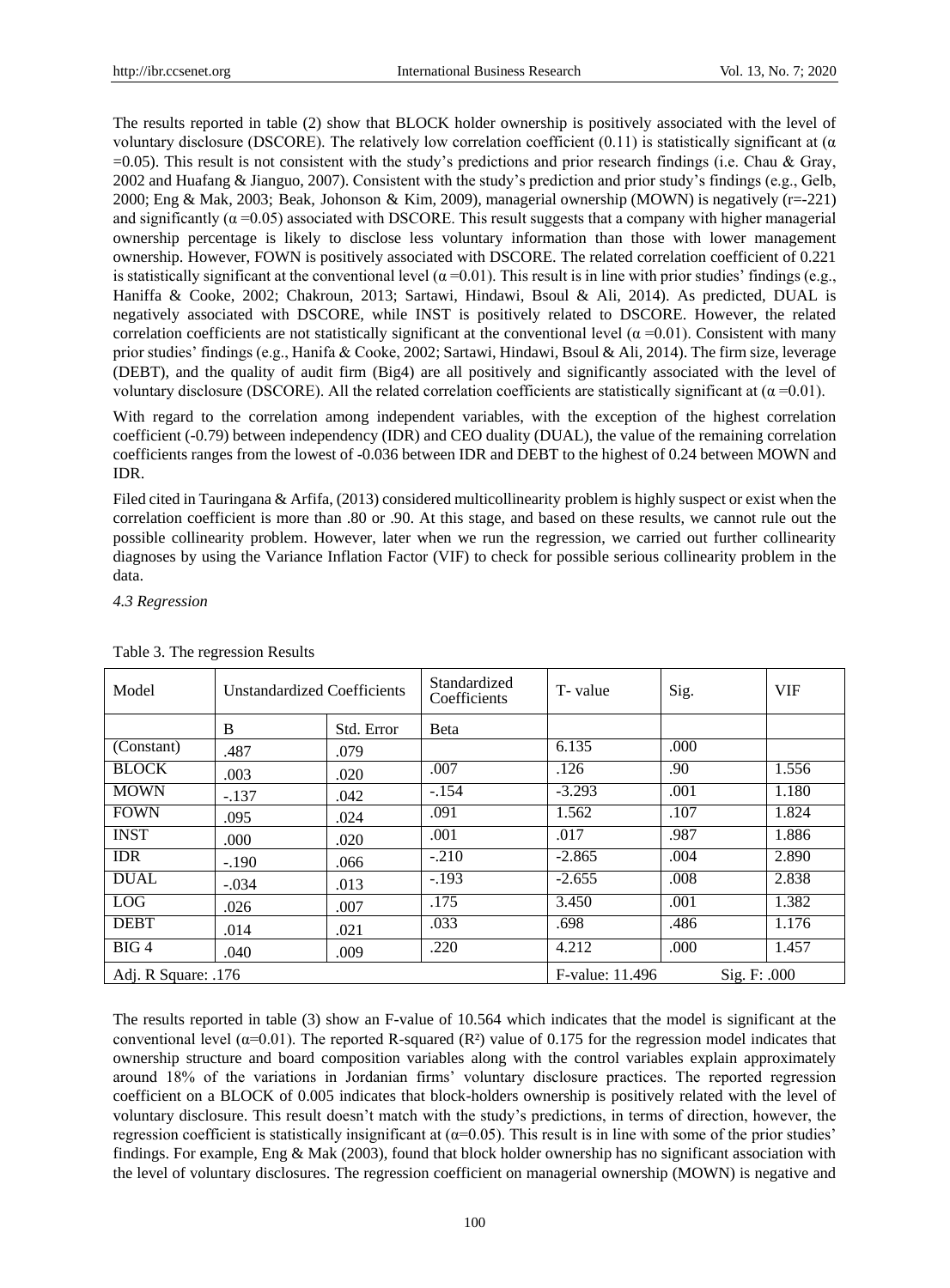statistically significant at the conventional level  $(\alpha=0.01)$ , indicating that managerial ownership is negatively related to the level of voluntary disclosure. This finding is consistent with the study predictions and prior research findings (e.g., Eng & Mak, 2003; Beak, Johonson & Kim, 2009; Rouf & Al Harun, 2011). The reported regression coefficient on foreign ownership FOWN (0.095) is positive and marginally significant ( $\alpha$  = 0.107), indicating a positive association between voluntary disclosure and the percentage of share owned by foreign investors; that is firms with higher foreign ownership tend to disclose more information. This result is consistent with the study predictions and previous research findings (i.e. Haniffa & Cooke, 2002; Barako, Hancock & Izan, 2006 and Sartawi, Hindawi, Bsoul & Ali, 2014). As for the institutional ownership (INST), the reported regression coefficient is  $(\beta = 0.001)$  indicating an insignificant relationship between the institutional ownership (INST) and the level of voluntary disclosure at  $(\alpha=0.05)$ . In other words, institutional ownership has no bearing on the level of voluntary disclosure for the sample firms. Several prior related studies report an insignificant association between INST and the level of voluntary disclosures (e.g., Chau & Gray, 2002; Lim, Matolcsy & Chow 2007; Sartawi, Hindawi, Bsoul & Ali, 2014).

With respect to the board composition variables (DUAL & IDR), the regression coefficient on CEO duality (DUAL) of -0.206 is negative and statistically significant at the conventional level ( $\alpha$  =0.01), indicating that CEO duality is negatively associated with the level of voluntary disclosure; that is an existence of CEO-duality reduces the amount of information disclosed. This result is consistent with the study's predictions and with prior research findings (i.e. Ho & Wong, 2001; Huafang & Jianguo, 2007; Donnelly & Mulcahy, 2008; Samaha, Dahawy & abdel-Meguid, 2012; Alfraih & Almutawa, 2017). However, the regression coefficient on independent directors (IDR) is negative and statistically significant at  $(\alpha=0.01)$ . This result is inconsistent with the study's predictions and earlier research findings (Ho & Wong, 2001 and Albitar, 2015).

As for the control variables, the positive and statistically significant regression coefficient (0.174) on company size, indicates that the firm size is positively related to the level of voluntary disclosure; that is large firms are more likely to disclose more information than smaller firms. This result is in line with prior research findings (i.e. Barako, Hancock & Izan, 2006; Akhtaruddin & Haron, 2010; Samaha, Dahawy & abdel-Meguid, 2012; Albitar, 2015 and kolsi, 2017). Consistent with most prior research findings, the positive regression coefficient of 0.051, on DEBT is in the anticipated direction but not statistically significant at the conventional level. The positive and statistically significant regression coefficient (0.22) on BIG4 indicates that if a firm is being audited by one of the Big 4 audit firms, it tends to provide more information than if it has been audited by other local audit firms. This finding coincides with prior related studies' findings (e.g, Street & Gray, 2002; Agca & Onder, 2007; Adelopo, 2011).

In summary, the study provides sufficient evidence that, in general, supports the study predictions. Two out of the four ownership variable tested are significantly associated with the level of voluntary disclosures. As predicted, voluntary disclosure is positively associated with foreign ownership and negatively related to managerial ownership. With respect to board composition variables, CEO-duality is negatively and significantly associated with DSCORE. However, the regression coefficient on independent directors (IDR) is negative and statistically significant at  $(\alpha=0.01)$ . This result is inconsistent with the study's predictions. With respect to the control variables, the study's findings are in general in line with many prior studies' findings. Firm size and the Big 4 are positively and significantly associated with the level of voluntary disclosure. However, the regression coefficients on DEBT and Growth are in line with prior studies finding, in terms of direction, but statistically insignificant at the conventional level.

## *4.4 Further Analysis of Disclosure Practices*

The collected voluntary disclosure items are categorized into nine groups as follows: Background information (12 items), Future and Projected Information Category (6 items), Management Discussion and Analysis Category (8 items), Historical Information Category (4 items), Financial Ratios Category (8 items), Capital Market Data Category (2 items), Acquisition and Disposal Category (4 items), Voluntary disclosure and stock market liquidity (4 items) and Employee Information Category (4 items). The following table presents the nine categories of the voluntary disclosure index used in this study and sorts them in a descending manner to define which category is mostly disclosed by the nine-financial firms listed in (ASE).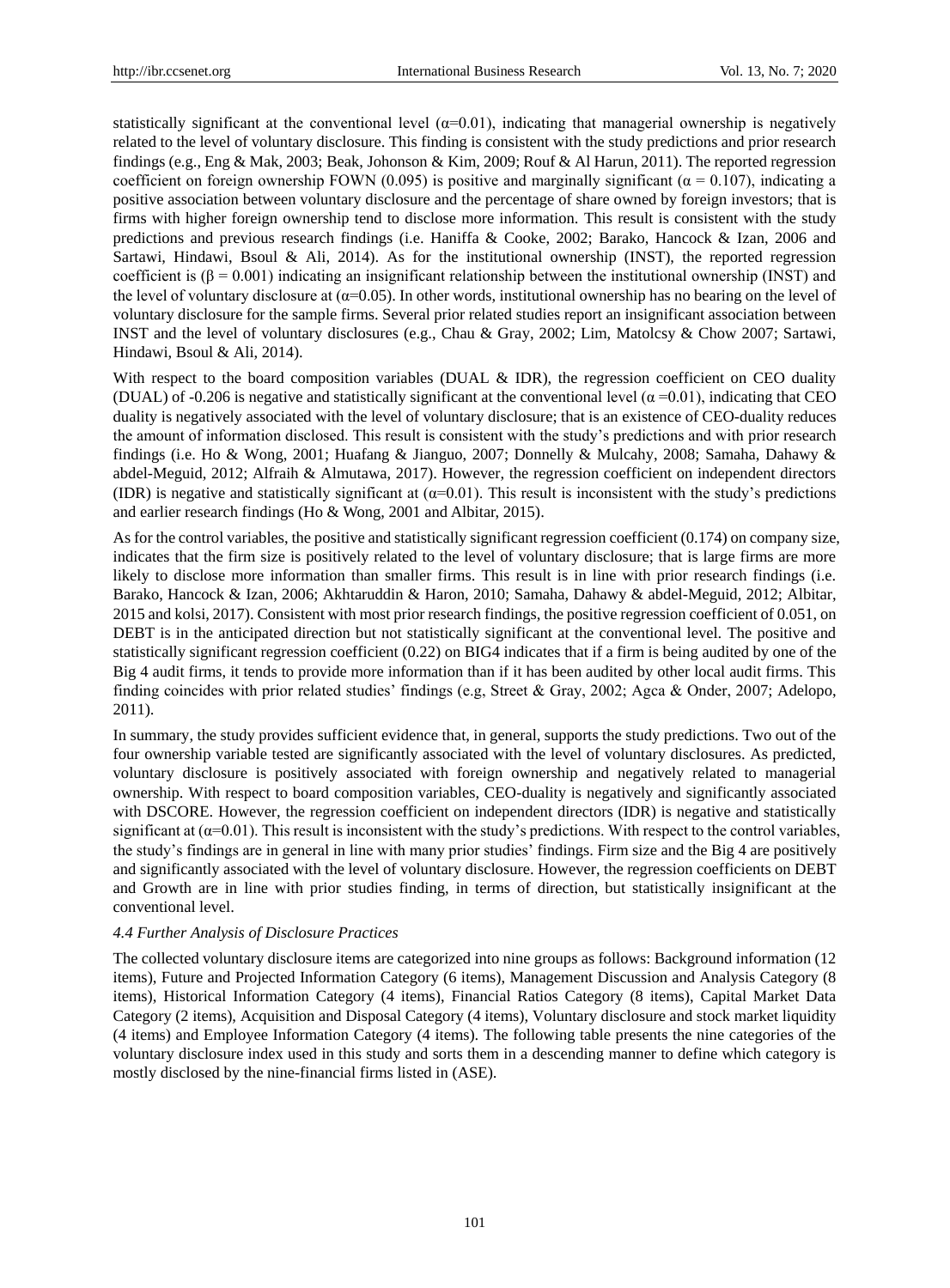Table 4. The Average of Voluntary Disclosure foe each category

|                     | Minimum | Maximum | Mean   | Std<br>Deviation |  |
|---------------------|---------|---------|--------|------------------|--|
| DSCORE.<br>Service  | .300    | .652    | 46553  | .076702          |  |
| DSCORE.<br>Industry | .259    | .696    | .53184 | .084777          |  |

The results reported in table (4) indicate that management discussion and analysis item is mostly disclosed while acquisition and disposal category is poorly disclosed. This low average is due to rare events of acquisitions and mergers in non-financial firms listed in ASE.

Analysis of disclosure practices across industries reveals notable differences in disclosure practices between manufacturing firms and service firms. The following table presents the descriptive statistics for level of disclosure by sectors.

#### Table 5. Disclosure scores across industries

| Disclosure index categories                     | Average |
|-------------------------------------------------|---------|
| Management Discussion and Analysis Category     | .82     |
| <b>Financial Ratios Category</b>                | .68     |
| <b>Background Information Category</b>          | .64     |
| Capital Market Data Category                    | .47     |
| <b>Historical Information Category</b>          | .44     |
| Voluntary disclosure and stock market liquidity | .29     |
| Future and Projected Information Category       | .28     |
| <b>Employee Information Category</b>            | .27     |
| <b>Acquisition and Disposal Category</b>        | .09     |

According to table (5) the average voluntary disclosure score for manufacturing companies ranges from 0.259 to .696 with a reported mean value of 0 .53 which is substantially higher than the average level of voluntary disclosure score for the service companies (0.465). These findings are in line with the results of the prior disclosure studies that carried out on Jordanian firms. For example, Sartawi, Hindawi, Bsoul & Ali (2014) ranked Jordanian firms in different sectors, in terms of voluntary disclosures, on descending form, whereby the highest average disclosure assigned to the insurance sector followed by the manufacturing sector and the service sector respectively.

## **6. Conclusion and Recommendation**

Voluntary disclosure is considered a vital controlling instrument; since providing shareholders with more transparent and sufficient information could satisfy their needs and help them in forming financial and economic decisions, it also aids in protecting their rights. For this reason, companies became more concerned about how the public view the company. That's why they are motivated to enhance their voluntary disclosures.

This paper examined the impact of ownership structure and the board composition on the level of voluntary disclosure in non-financial firms listed in ASE during the period from of 2012 to 2016. The study's findings indicate that in general, managerial ownership is negatively associated with the level of voluntary disclosure by Jordanian firms. That is firms with higher managerial ownership tend to disclose less information, while firms with a higher level of foreign ownership tend to have a greater level of voluntary disclosure. These two results are matching with study's prediction and many earlier studies' findings. Also, the study's findings indicate that the common phenomenon of the CEO-duality in Jordanian companies is negatively affect the level of voluntary disclosure. In line with prior related studies' findings, the study provides empirical evidence indicating that the firm's size and the quality of audit are related positively to the level of voluntary disclosure. Those results confirm the study predictions and prior research findings. However, findings show that block holder ownership, institutional ownership, and independence of board members are not related to the level of voluntary disclosure on a significant level; which might be caused by the quality of independent directors the fact that independent directors may be affected by other forces or the composition of the board itself in terms of value system, nationality, gender, board size, industry background, etc.. (Kang, Cheng, & Gray, 2007).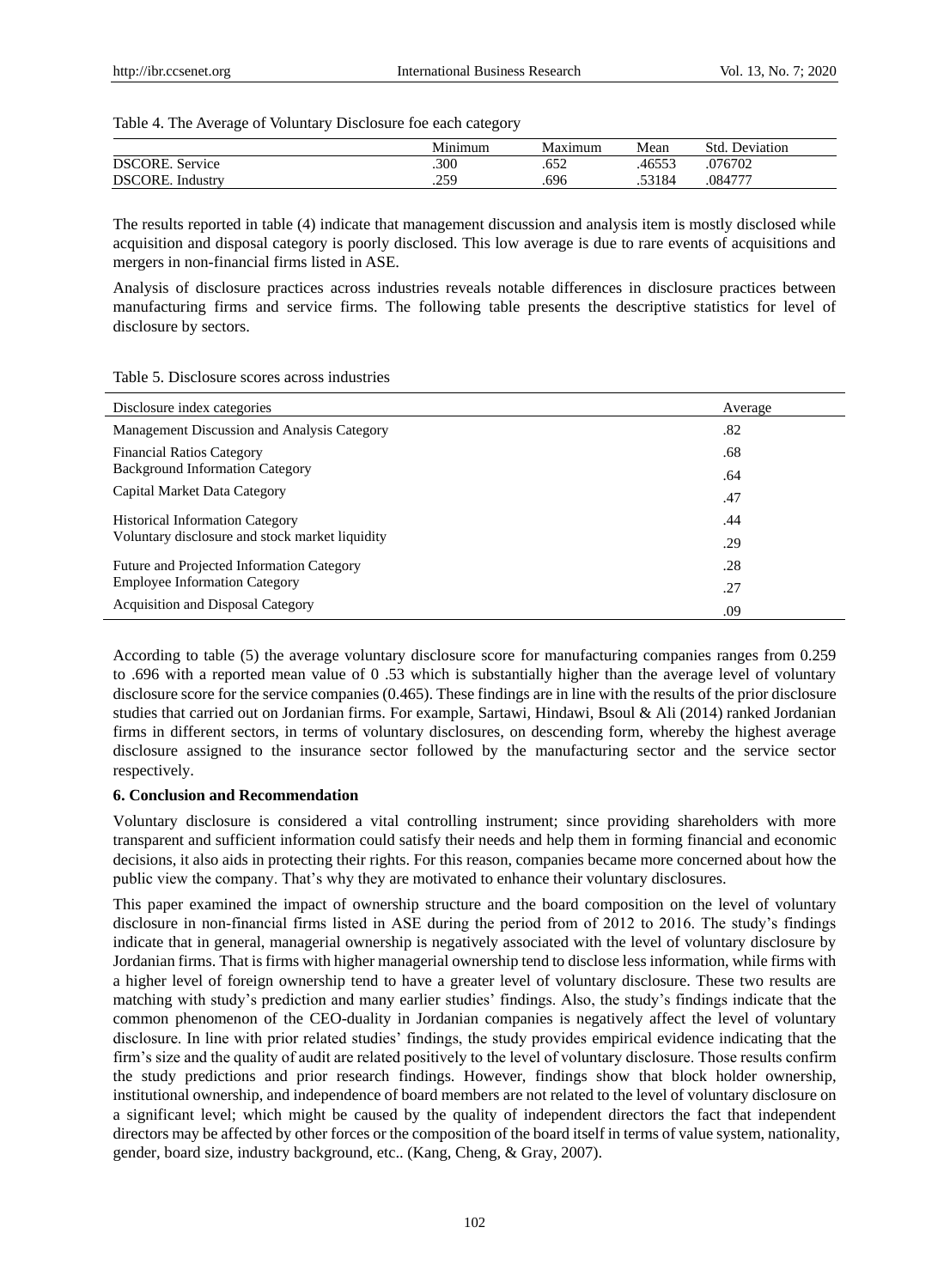## **Recommendation**

The study findings have implications for policymakers, regulators and researchers interested in financial disclosure in Jordanian environment. Policymakers and regulators may encourage, emphasize and enforce, if necessary, disclosure practices that lifts up the quality of financial disclosure, including the separation between the Chairman of the board o and CEO roles to improve the level of control and supervision and enhance the transparency of financial reporting by Jordanian firms.

We realized that the conclusions of this study have to be taken carefully due to the study's limitations. First, the findings of the study may be affected by the sickness of the economic condition in the Jordanian market and the shrilled decline in the financial performance of ASE firms, especially in manufacturing and service sector, from which the study sample is derived. The aggregate financial performance indicators (EPS, ROE & ROA) have declined by more than 30% during the study period (ASE Company Guide, 2017). Further, the value-weighted of ASE Index has declined from 64.5KB in 2010 to 31.4KB in 2016 (ASE historical indices). Carrying out the study using a period of normal economic performance may lead to different findings. Also, the reported R-squared value of 0.18 for the regression model used by this study, indicates that ownership and board composition variables along with the control variables included in the model explain less 18% of the variations in Jordanian firm's voluntary disclosure practices. This result suggests that adding other relevant variables to the model may enhance the explanations for the voluntary disclosures by Jordanian firms. Another possible extension for future research could be by expanding this study to financial companies (Insurance, Banks & Real estate) using suitable and updated disclosure index.

# **References**

- Abdou, H., Netim, C., & Elamer, A. (2017). Corporate Boards, Ownership Structures and Corporate Disclosures: Evidence from a Developing Country. *Journal of Applied Accounting Research*, 1-46. https://doi.org/10.1108/jaar-01-2016-0001
- Adelopo, I. (2011). Voluntary disclosure practices amongst listed companies in Nigeria. *Advances in Accounting*, *7*(2), 338-345. https://doi.org/10.1016/j.adiac.2011.08.009
- Agca, A., & Onder, S. (2007). Voluntary disclosure in Turkey: a study on firms listed in Istanbul Stock Exchange(ISE). *Problems and Perspectives in Management*, *5*(3), 241-86.
- Akhtaruddin, M., & Haron, H. (2010). Board ownership, audit committees' effectiveness, and corporate voluntary disclosures. *Asian Review of Accounting*, *18*(3), 245-259. https://doi.org/10.1108/13217341011089649
- Albitar, K. (2015). Firm Characteristics, Governance Attributes and Corporate Voluntary Disclosure: A Study of Jordanian Listed Companies. *International Business Research*, *8*(3), 1-10. https://doi.org/10.5539/ibr.v8n3p1
- Alfraih, M., & Almutawa, A. (2017). Voluntary disclosure and corporate governance: Empirical evidence from Kuwait. *International Journal of Law and Management*, *59*(2), 217-236. https://doi.org/10.1108/ijlma-10-2015-0052
- Alhazaimeh, A., Palaniappan, R., & Almsafir, M. (2013). The Impact of Corporate governance and Ownership Structure on Voluntary Disclosure in Annual Reports among Listed Jordanian Companies. *Procedia - Social and Behavioral Sciences*, 341-348. https://doi.org/10.1016/j.sbspro.2014.03.686
- Al-Janadi, Y., Abdul Rahman, R., & Omar, N. (2013). Corporate Governance Mechanisms and Voluntary Disclosure in Saudi Arabia*. Research Journal of Finance and Accounting*, *4*(4), 25-35. https://doi.org/10.1108/maj-12-2015-1287
- Aljifri, K., Alzarouni, A., & Taher, M. I. (2014). the association between firm characteristics and corporate financial disclosure: evidence from UAE companies. *The International Journal of Business and Finance Research*, *8*(2), 101-123.
- Alkhalaileh, M. (2016). The Association between Corporate Social Responsibilities Disclosure and Ownership Structure: An Empirical Study on Companies Listed in ASE. *Journal of American Academy of Business*, *Cambridge, 22*(1), 103-111.
- Allaya, M., Derouiche, I., & Muesig, A. (2018). Voluntary Disclosure, Ownership Structure, and Corporate Debt Maturity: Astudy on French Firms. *International review of financial analysis*. https://doi.org/10.1016/j.irfa.2018.12.008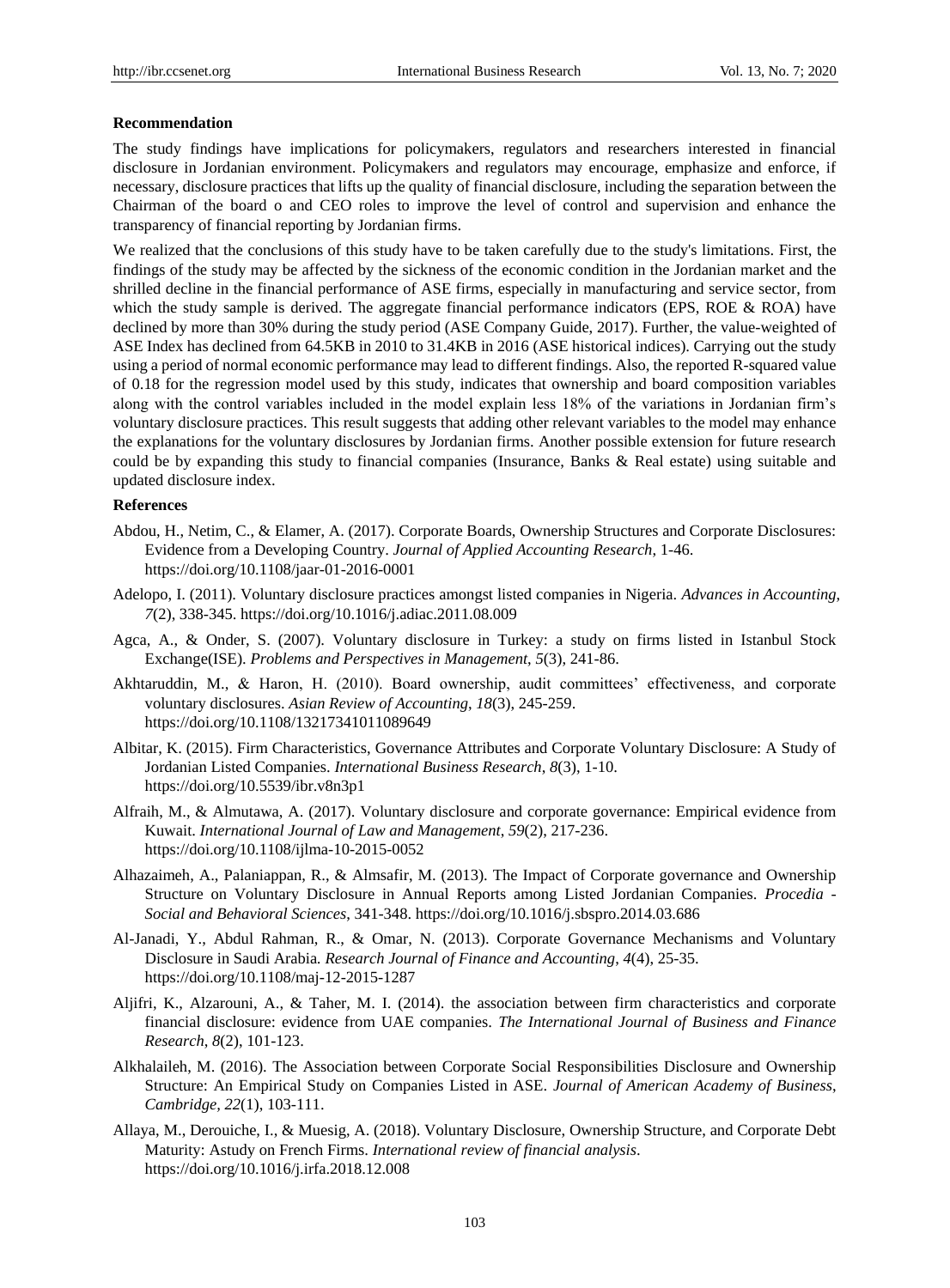- Alves, H., Rodrigues, A. M., & Canadas, N. (2012). Factors influencing the different categories of voluntary disclosure in annual reports, an analysis of Iberian Peninsula listed companies. *Tekhne, 10*(1), 15-26. https://doi.org/10.1016/s1645-9911(12)70003-8
- Barako, D., & Dulacha, G. (2007). Determinants of voluntary disclosures in Kenyan Companies Annual Reports. *African Journal of Business Management*, *1*(5), 113-128.
- Barako, D., Hancock, P., & Izan, H. (2006). Factors influencing voluntary corporate disclosure by Kenyan firms. *Corporate Governance: An International Review, 14*(2), 107-125. https://doi.org/10.1111/j.1467-8683.2006.00491.x
- Beak, Y., Johnson, D., & Kim, J. (2009). Managerial Ownership, Corporate Governance and Voluntary Disclosure. *Journal of Business and Economic Studies*, *15*(2), 44.
- Bushee, B. J., & Noe, C. F. (2000). Corporate disclosure practices, institutional investors and stock return volatility. *Journal Accounting Research*, *38*(Supplement 2000), 171-202. https://doi.org/10.2307/2672914
- Bushman, R., Chen, Q., Engel, E., & Smith, A. (2004). Financial Accounting Information, Organizational Complexity and Corporate Governance System. *Journal of Accounting and Economics*, *37*(2), 167-201 <https://doi.org/10.1016/j.jacceco.2003.09.005>
- Certo, S. T. (2003). Influencing initial public offering investors with prestige: Signaling with board structures. *Academy of Management Review*, *28,* 432-446.<https://doi.org/10.2307/30040731>
- Chakroun, R. (2013). Family control, board of directors' independence and extent of voluntary disclosure in the annual reports: Case of Tunisian Companies. *Journal of Business Studies Quarterly*, *5*(1), 22-42.
- Chau, G. K., & Gray, S. J. (2002). Ownership Structure and Corporate Voluntary disclosure in Hong Kong and Singapore. *The International Journal of Accounting*, *37*(2), 247-265. https://doi.org/10.1016/s0020-7063(02)00153-x
- Chau, G., & Gray, S. J. (2010). Family Ownership, Board Independence and Voluntary Disclosure: Evidence from Hong Kong. *Journal of International Accounting Auditing and Taxation*, *19,* 93-109. https://doi.org/10.1016/j.intaccaudtax.2010.07.002
- Connelly, B., Ireland, D., Certo, T., & Reutzel, C. (2011). Signaling Theory: A Review and Assessment. *Journal of Management*, *37*(1), 39-67.<https://doi.org/10.1177/0149206310388419>
- Donnelly, R., & Mulcahy, M. (2008). Board structure, ownership, and voluntary disclosure in Ireland. *Corporate Governance: An International Review*, *16*(5), 416-429. https://doi.org/10.1111/j.1467-8683.2008.00692.x
- Dowling, J., & Pfeffer, J. (1975). Organizational Legitimacy: Social Values and Organizational Behavior. *The Pacific Sociological Review*, *18*(1), 122-136. https://doi.org/10.2307/1388226
- Eng, L., & Mak, Y. (2003). Corporate governance and voluntary disclosure. *Journal of Accounting and Public Policy*, *22*(4), 325-345. https://doi.org/10.1016/s0278-4254(03)00037-1
- Fama, E., & Jensen, M. (1983). Separation of Ownership and Control. *Journal of Law and Economics*, *26*(2), 25-301.<https://doi.org/10.1086/467037>
- Gelb, S. D. (2000). Managerial Ownership and Accounting Disclosures: An Empirical Study. *Review of Quantitative Finance and Accounting*, *15*(2), 169-185. https://doi.org/10.1023/a:1008321230900
- Gibson, S. M. (2003). Is corporate governance ineffective in emerging markets? *Journal of Financial and Quantitative Analysis*, *38,* 231-50. https://doi.org/10.2139/ssrn.205808
- Gisbert, A., & Navallas, B. (2013). The association between voluntary disclosure and corporate governance in the presence of severe agency conflicts. Advances in Accounting. *incorporating Advances in International Accounting*, *29,* 286-295. https://doi.org/10.1016/j.adiac.2013.07.001
- Haat, M., Abdul Rahman, R., & Mahenthiran, S. (2008). Corporate governance, transparency and performance of Malaysian firms. *Managerial Auditing Journal, 23*(8), 744-778. https://doi.org/10.1108/02686900810899518
- Haddad, A. E., AlShattarat, W. K., & Nobanee, H. (2009). Voluntary disclosure and stock market liquidity: evidence from the Jordanian capital market. *International Journal of Accounting, Auditing and Performance Evaluation*, *5*(3), 285-309. https://doi.org/10.1504/ijaape.2009.026629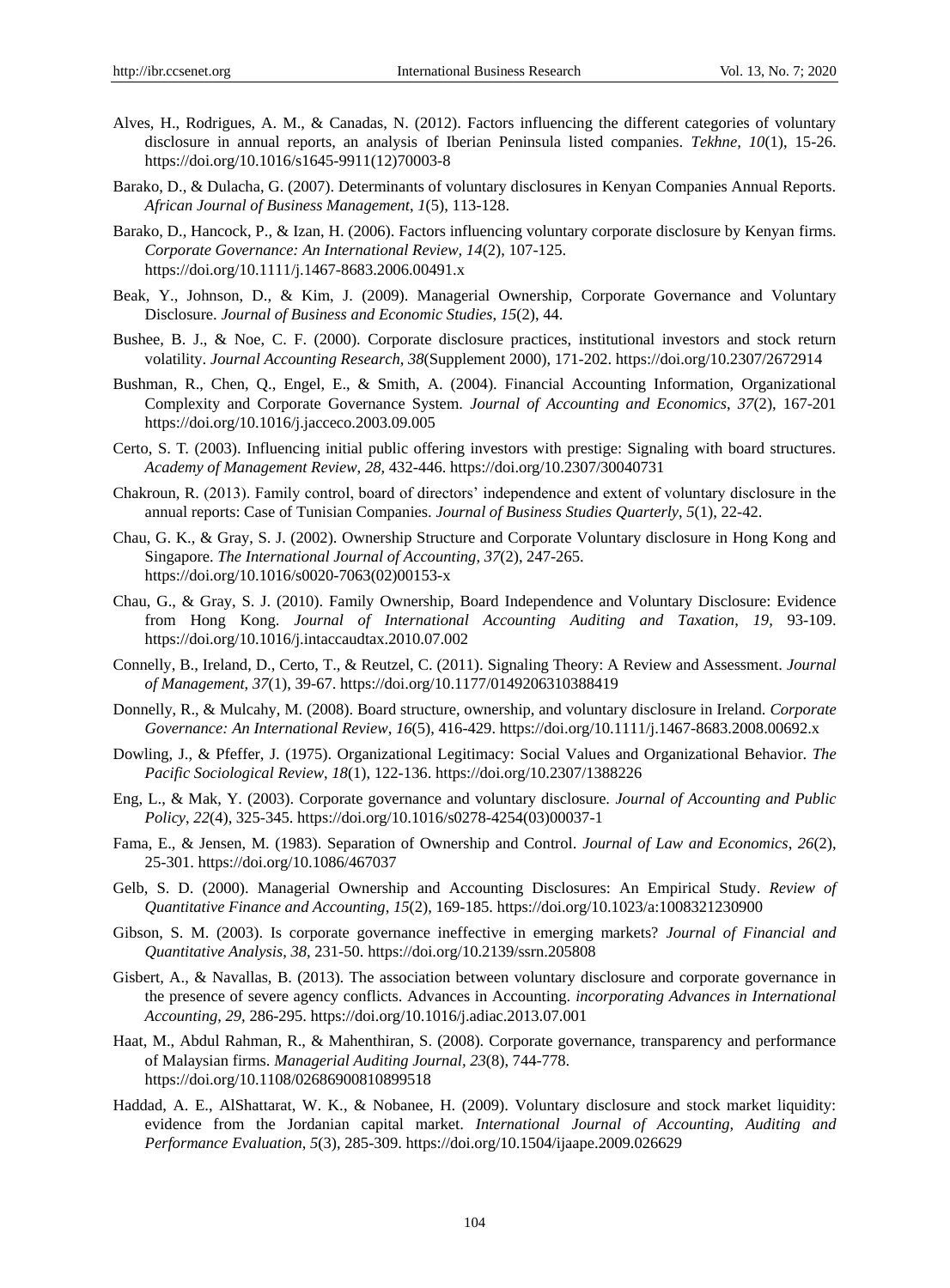- Haldar, A., & Raithatha, M. (2017). Do compositions of board and audit committee improve financial disclosures? *International Journal of Organizational Analysis*, *25*(2), 1-31. https://doi.org/10.1108/ijoa-05-2016-1030
- Haniffa, R. M., & Cooke, T. E. (2002). Culture, Corporate Governance and Disclosure in Malaysian corporations. *Abacus*, *38*(3), 317-349.<https://doi.org/10.1111/1467-6281.00112>
- Hieu, N., & Lan, D. (2015). Factors Influencing the Voluntary Disclosure of Vietnamese Listed Companies. *Journal of Modern Accounting and Auditing*, *11*(12), 656-676. https://doi.org/10.17265/1548-6583/2015.12.004
- Ho, S. S. M., & Wong, K. S. (2001). A study of the relationship between corporate governance structures and the extent of voluntary disclosure. *Journal of International Accounting, Auditing & Taxation*, *10,* 139-156. https://doi.org/10.1016/s1061-9518(01)00041-6
- Huafang, X., & Jianguo, Y. (2007). Ownership structure, board composition and corporate voluntary disclosure: Evidence from listed companies in China. *Managerial Auditing Journal*, *22*(6), 604-619. https://doi.org/10.1108/02686900710759406
- Jensen, M. C., & Meckling, W. H. (1976). Theory of the firm: managerial behavior, agency costs and ownership structure. *Journal of Financial Economics*, *3*(4), 305. https://doi.org/10.2139/ssrn.94043
- Juhmani, O. (2013). Ownership Structure and Corporate Voluntary Disclosure: Evidence from Bahrain. *International Journal of Accounting and Financial Reporting*, *3*(2), 133-148. https://doi.org/10.5296/ijafr.v3i2.4088
- Kang, H., Cheng, M., & Gray, S. (2007). Corporate governance and board composition: Diversity and independence of Australian boards. *The Journal of Corporate Governance*, *15*(2), 194-207. https://doi.org/10.1111/j.1467-8683.2007.00554.x
- Kolsi, C. M. (2017). The determinants of corporate voluntary disclosure policy: Evidence from the Abu Dhabi Securities Exchange (ADX). *Journal of Accounting in Emerging Economies*, *7*(2), 249-265. https://doi.org/10.1108/jaee-12-2015-0089
- La Porta, R., Lopez‐de‐Silanes, F., Shleifer, A., & Vishny, R. W. (1998). Law and Finance. *Journal of Political Economy*, *106*(6), 1113-1155. https://doi.org/10.1086/250042
- Lim, S., Matolcsy, Z., & Chow, D. (2007). The Association between board composition and different types of voluntary disclosure. *European accounting Review*, *16*(3), 555-583. https://doi.org/10.1080/09638180701507155
- Meek, G., Gray, S., & Roberts, C. (1995). International Capital Market Pressures and Voluntary Annual Report Disclosures by U.S. and U.K. Multinationals. *Journal of International Financial Management & Accounting*, *6*(1), 43-68. https://doi.org/10.1111/j.1467-646x.1995.tb00049.x
- Mohd Ghazali, N. A., & Weetman, P. (2006). Perpetuating traditional influences: Voluntary disclosure in Malaysia following the economic crisis. *Journal of International Accounting, Auditing and Taxation*, *15*(2), 226-248. https://doi.org/10.1016/j.intaccaudtax.2006.08.001
- Panda, B., & Leepsa, N. (2017). Agency theory: Review of Theory and Evidence on Problems and Perspectives. *Indian Journal of Corporate Governance*, *10*(1), 74-95. https://doi.org/10.1177/0974686217701467
- Rouf, A., & Al Harun, A. (2011). Ownership Structure and Voluntary Disclosure in Annual Reports of Bangladesh. *Pak. J. Commer. Soc. Sci*, *5*(1), 129-139.
- Samaha, K., Dahawy, K., Abdel-Meguid, A., & Abdallah, S. (2012). Propensity and comprehensiveness of corporate internet reporting in Egypt: do board composition and ownership structure matter? *International Journal of Accounting and Information Management*, *20*(2), 142-170. https://doi.org/10.1108/18347641211218452
- Sartawi, I. I. S. M., Hindawi, R. M., Bsoul, R., & Ali, A. J. (2014). Board Composition, Firm Characteristics, and Voluntary Disclosure: The Case of Jordanian Firms Listed on the Amman Stock Exchange. *International Business Research*, *7*(6). https://doi.org/10.5539/ibr.v7n6p67
- Shleifer, A., & Vishny, R. W. (1997). A survey of Corporate Governance. *Journal of Finance*, *52,* 737-783. https://doi.org/10.3386/w5554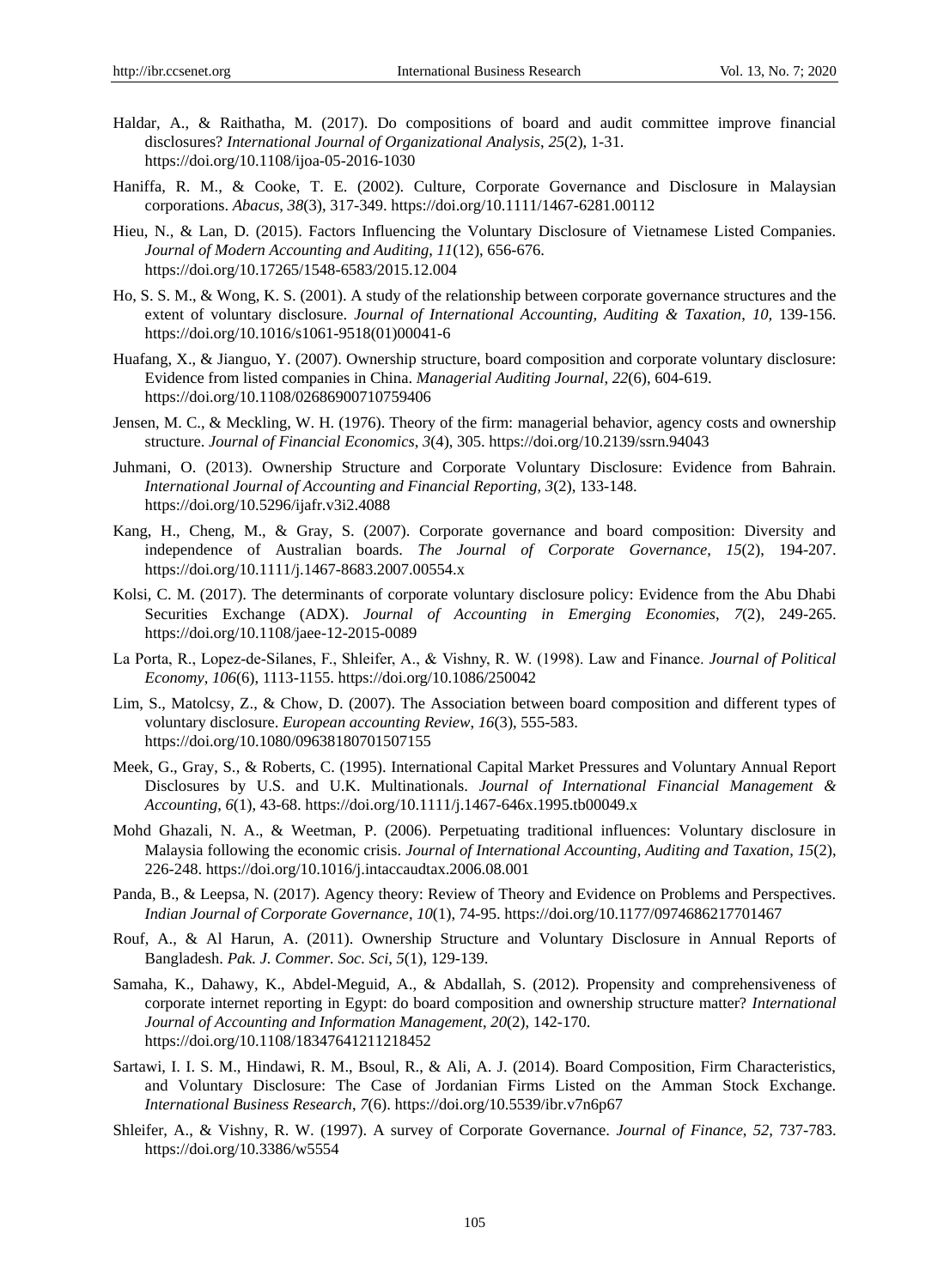- Singh, M., & Davidson, W. N. (2003). Agency Costs, Ownership Structure and Corporate Governance Mechanism. *Journal of Banking and Finance*, *27,* 793-816. https://doi.org/10.22495/cocv3i3p7
- Soliman, M. M., Ragab, A. A., & Eldin, M. B. (2014). Board composition, ownership structure and voluntary disclosure: An empirical study of the listed companies in Egypt. *Corporate Ownership & Control, 11*(2-4), 415-426.
- Street, D. L., & Gray, S. J. (2002). Factors influencing the extent of compliance with International Accounting Standards: summary of a research monograph. *Journal of International Accounting, Auditing and Taxation*, *11*(1), 51-76. https://doi.org/10.1016/s1061-9518(02)00054-x
- Suazo, M. M., Martinez, P. G., & Sandoval, R. (2009). Creating psychological and legal contracts through human resource practices: A signaling theory perspective. *Human Resource Management Review, 19,* 154-166.
- Tauringana, V., & Arfifa, G. (2013). The Relative importance of working capital management and its components to SMEs profitability. *Journal of Small Tower*[. https://doi.org/10.1108/jsbed-12-2011-0029](https://doi.org/10.1108/jsbed-12-2011-0029)
- Yang, Y., Chen, J., & Chen, Q. (2013). Ownership structure and efficiency in Taiwanese electronics firms. *Review of Accounting and Finance, 12*(4), 351-368[. https://doi.org/10.1108/raf-07-2012-0063](https://doi.org/10.1108/raf-07-2012-0063)
- Zhang, Y., & Wiersema, M. F. (2009). Stock market reaction to CEO certification: The signaling role of CEO background. *Strategic Management Journal*, *30,* 693-710.<https://doi.org/10.1002/smj.772>

## **Appendix (1): Voluntary disclosure index**

## **Background Information Category**

- 1-A statement of corporate goals
- 2-A general statement of corporate strategysuazo
- 3-Action taken during the year to achieve the corporate goals
- 4-Barriers to entry are discussed
- 5- Description of principal markets
- 6-The impact of current competition on current profits
- 7-The impact of current competition on future profits
- 8- Multiple Language presentation
- 9-Information about the economy
- 10-Discussion of major industry trends

11-General information on the impact of inflation on the company

## **Future and Projected Information Category**

- 12-Factors influencing future business
- 13-Cash flow projection
- 14-Planned research & development for the next year
- 15-Information on future sales (revenue) quantitative
- 16-Information on future sales (revenue) qualitative
- 17-Forecast of next year's profits

#### **Management Discussion and Analysis Category**

- 18-Discussion of changes in sales
- 65
- 19-Discussion of changes in net income
- 20-Discussion of changes in inventory
- 21-Discussion of changes in market share
- 22-Discussion of changes in gross profit